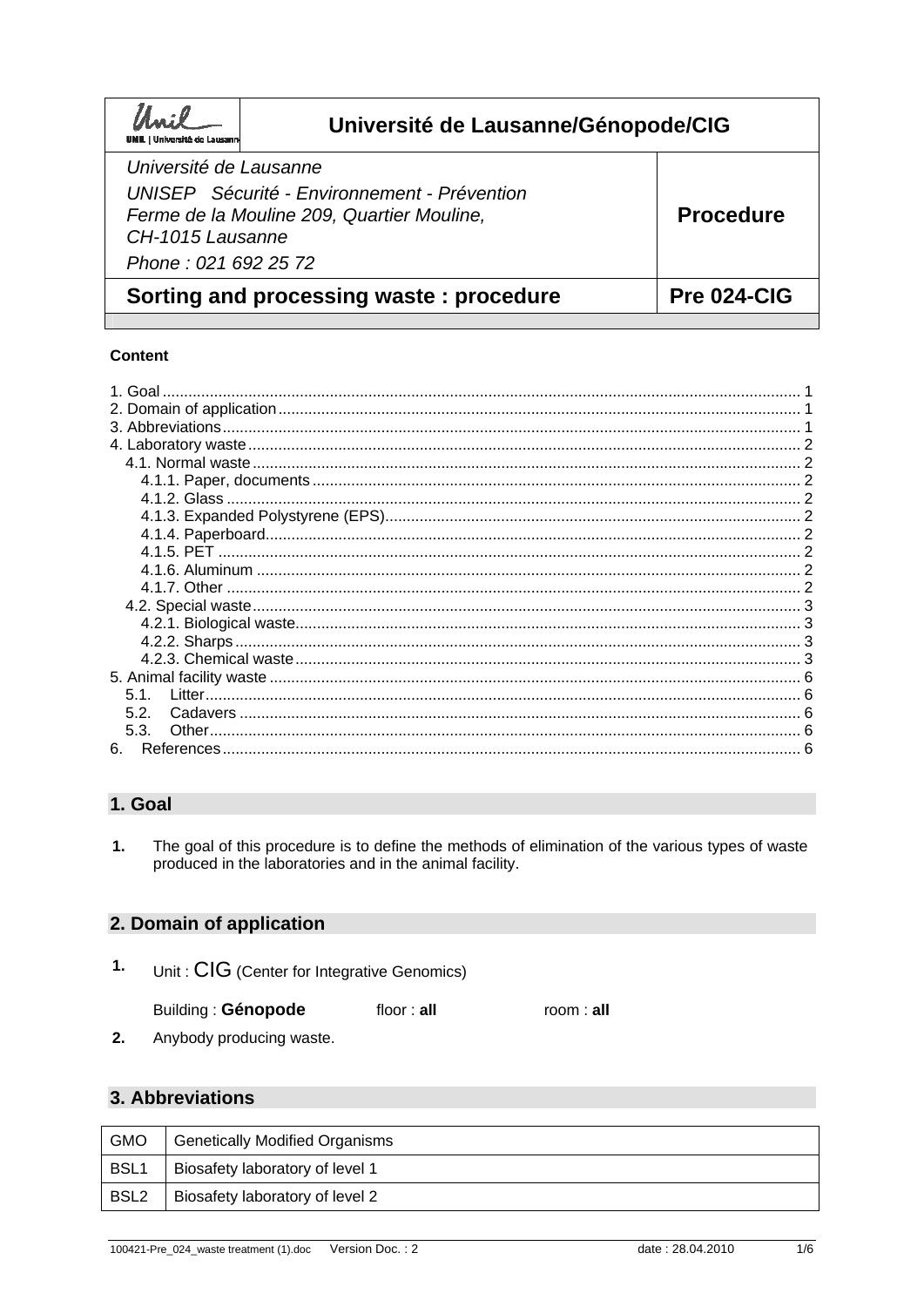## **4. Laboratory waste**

# **Do not store large quantities of waste in the corridors or in the labs, but bring them regularly to the collection places.**

## **4.1. Normal waste**

**1.** Definition: laboratory's waste **not contaminated** by biological agents (cell or bacterial cultures, pathogens, GMO, viruses, etc.), **not soiled** by chemicals or toxic products. This includes: gloves, household paper, filters, tubes, prepackaged pipette tips, etc.

#### **4.1.1. Paper, documents**

- **1.** Treatment: place in the dedicated boxes in each office and laboratory.
- **2.** Once full, these are to be emptied in the dedicated container, on level 1, outside the building (western exit), by the laboratory staff.

#### **4.1.2. Glass**

- **1.** Definition: Pasteur pipettes, empty bottles, broken crockery, etc.
- **2.** Treatment: clean the glass correctly and place it in the "glass" bins in the laboratories. Caution: if the glass was in contact with GMO or pathogens see point 4.2.1.
- **3.** Once full, these are to be emptied in the dedicated container, on level 1, outside the building (western exit), by the laboratory staff.

### **4.1.3. Expanded Polystyrene (EPS)**

- **1.** Definition: chips, box, etc. of Expanded Polystyrene (EPS).
- **2.** Treatment: place in the dedicated boxes, on the level 1, outside the building (western exit).

## **4.1.4. Paperboard**

**1.** On the 3<sup>rd</sup>, 4<sup>th</sup> and 5<sup>th</sup> floor of the CIG in the **west side cleaning room**, located between both toilets, there is a metal cart where folded empty cardboard boxes can be stored.

When the cart is full, the person in charge for the floor puts it **in the waste area, level 1, outside of the building**.

The janitor is responsible for emptying the cart.

The person in charge for the floor then replaces the cart in the cleaning room by an empty cart, available in **the stairwell, level 1**.

## **4.1.5. PET**

**1.** Treatment: place in the dedicated bags, then the person in charge for the floor brings these bags in the waste area on level 1, out of the western exit of the building.

#### **4.1.6. Aluminum**

**1.** Treatment: place in the dedicated boxes, then the person in charge for the floor brings these boxes in the waste area on level 1, out of the western exit of the building.

## **4.1.7. Other**

**1.** Treatment: place in the black 30 liters dustbins bags labeled "normal waste". Caution for pipette tips: place them in the small plastic bags on the bench, close the bag once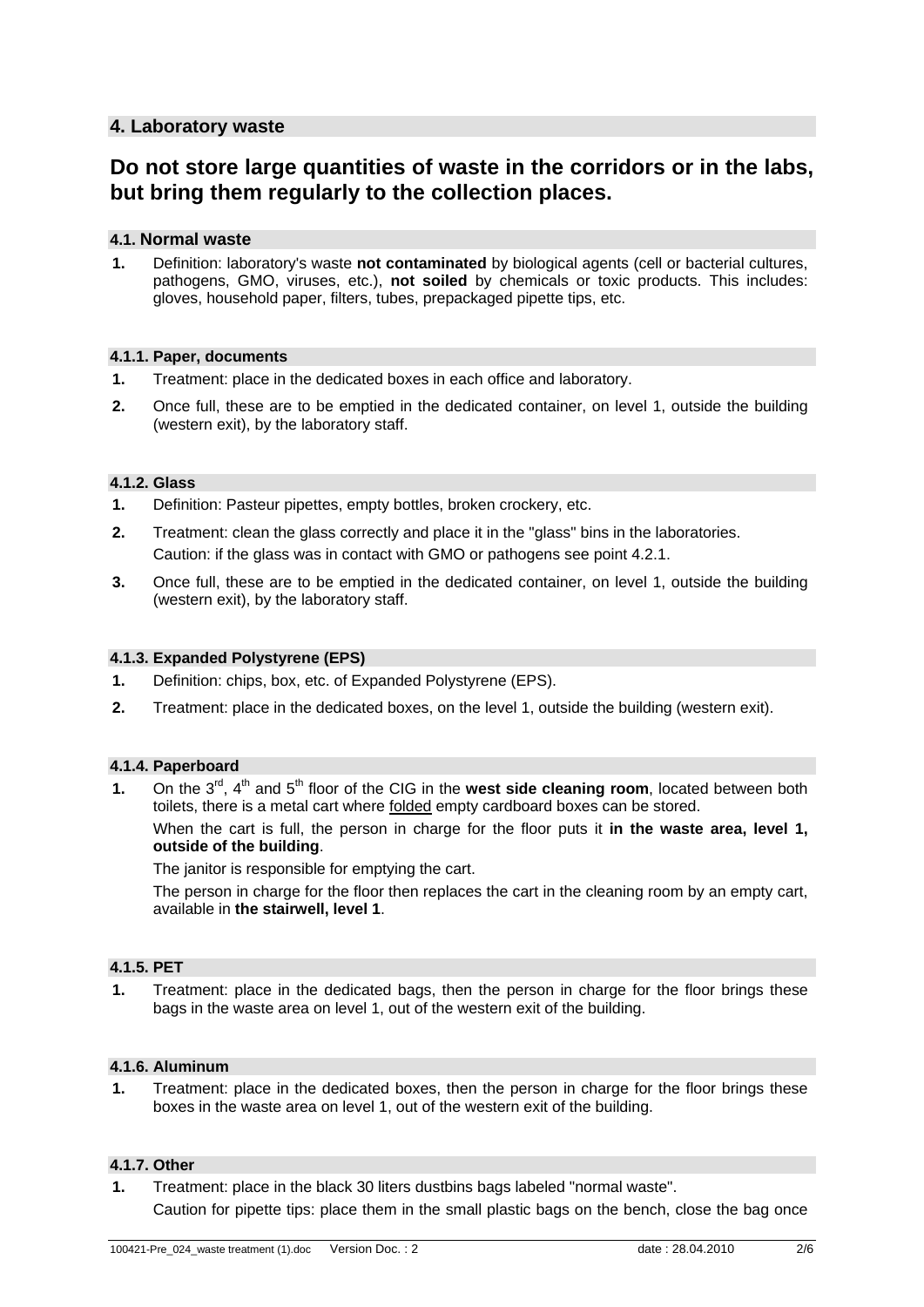full, place it in the 30 liters waste black bags.

**2.** The 30 liters bags are collected by the cleaning ladies in the evening only if they are closed by the users and put in the corridor.

### **4.2. Special waste**

#### **4.2.1. Biological waste**

- **1.** Definition: laboratory waste **contaminated** by biological agents (bacteria, cells, virus, fungi, GMO, etc.) produced in BSL1 and/or BSL2 (plastics, household paper, pipettes, gloves, agar plates, cell culture media, etc.).
- **2.** Treatment:
	- **a. BSL1 solid waste:** once full, the small plastic bags for biological waste on each bench are to be placed only **in autoclavable red bags** Biohazard labeled placed on each floor, in culture rooms and in the corridors (2 bags are installed in the corridors on each floor).
	- **a.2** Once closed, these bags are collected by the personnel of the washing facility and autoclaved, before being placed in normal waste bags.
	- **b. BSL2 solid waste**: are also put in red bags Biohazard labeled, **but remain in the BSL2 labs**. (They are not put in the corridors). For the rest, see under a.2.

NB: the glassware must be decontaminated and rinsed before being placed with the normal glassware and collected by the personnel of the washing facility. Broken glassware should not be put in the bags to autoclave: special autoclavable boxes for sharps are to be requested at the "magasin central". **See also 4.2.2.**

**c. Liquid waste:** collect liquid waste, decontaminate chemically (Javel) or autoclave, eliminate in the sink.

**Please note**: the waste, which was chemically treated cannot be put in the autoclave.

**3.** Person responsible for "biological waste": **Bernard Thorens, phone 39 81**

#### **4.2.2. Sharps**

- **1.** Definition: any sharp object (blades, syringes, Pasteur pipettes, etc.).
- **2.** Treatment:
	- **a.** Place in the dedicated yellow boxes.
	- **b.** Once full, close the box tightly
	- **c.** Bring the box to chemical waste room.
- **3.** Person responsible for "sharps" : **Marlyne Berger, phone 39 50**

#### **4.2.3. Chemical waste**

- **1.** Definition: chemicals, waste **contaminated** by chemicals or toxic products (including original container).
- **2.** Bring the waste to the collection places on each floor.
- **3.** The various categories of common chemicals are:
	- Non-halogenated solvents
	- Halogenated solvents
	- Photographic solutions (developer and fixer)
	- Solid and liquid waste containing ethydium bromide
	- Liquid waste containing acrylamid
	- Liquid waste containing phenol-chloroform
	- Waste containing mercury or mercury salts.

Chemical waste not included in the above categories: contact the person responsible for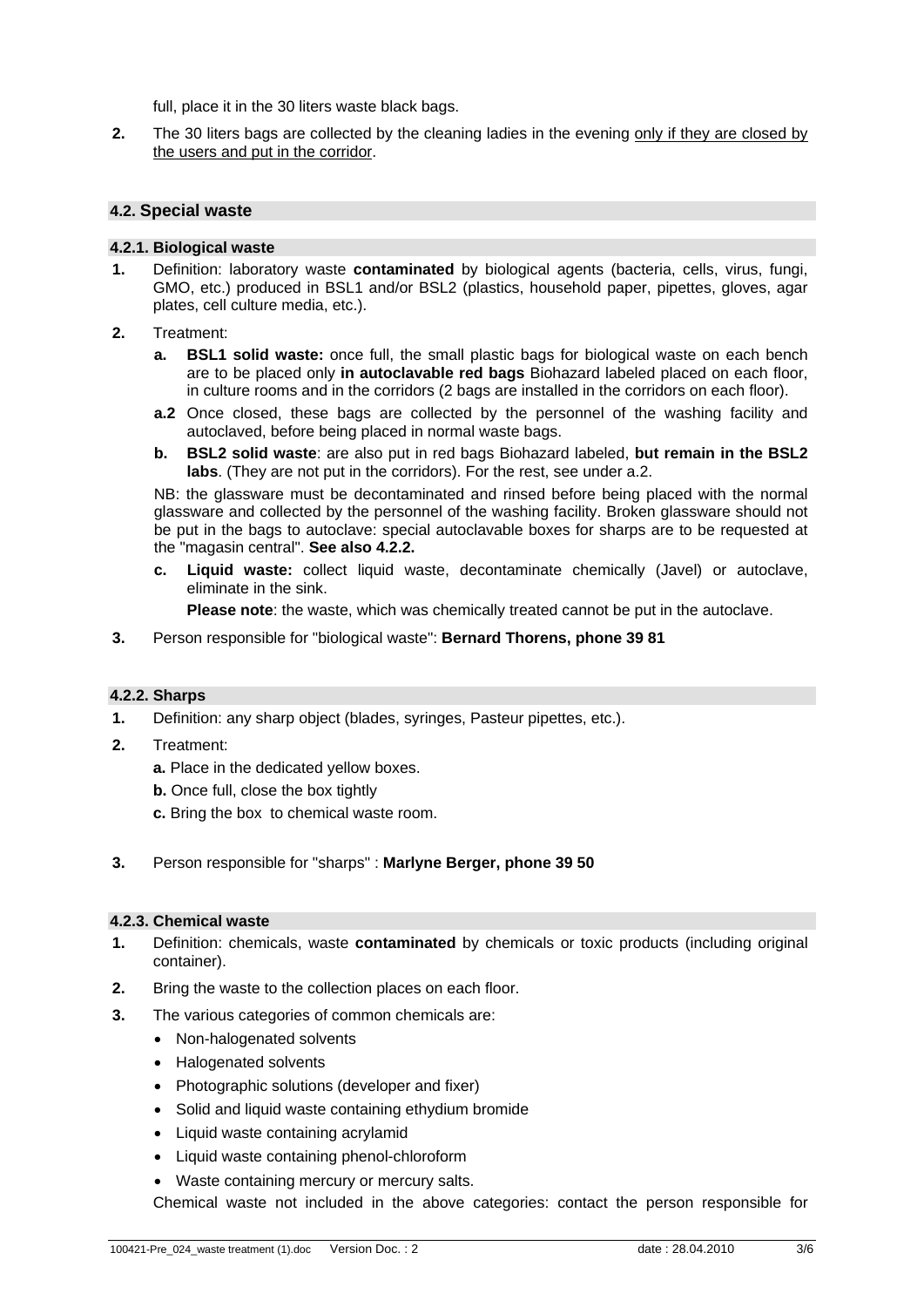"chemical waste".

- **4.** When the containers are full, the person in charge for the floor brings them in the dedicated space outside the building (western exit, in the direction of the chemistry building).
- **5.** Person responsible for "chemical waste": **Marlyne Berger, phone 39 50**

### **4.2.4 Radioactive waste**

This special waste has to be disposed of by a specialized enterprise. The responsible will provide the necessary information on this matter.

Responsible**: Fabienne Lammers, phone 3937** 

### **4.2.5 Mixed waste**

Mixed waste (chemical, radioactive and biological) must be handled on a case-by-case basis considering the highest risk.

This waste cannot be autoclaved !

### **Contact the responsible:**

- Biological waste: Bernard Thorens, phone 3981
- Sharps & chemical waste: Marlyne Berger, phone 3950
- Radioactive waste: Fabienne Lammers, phone 3937.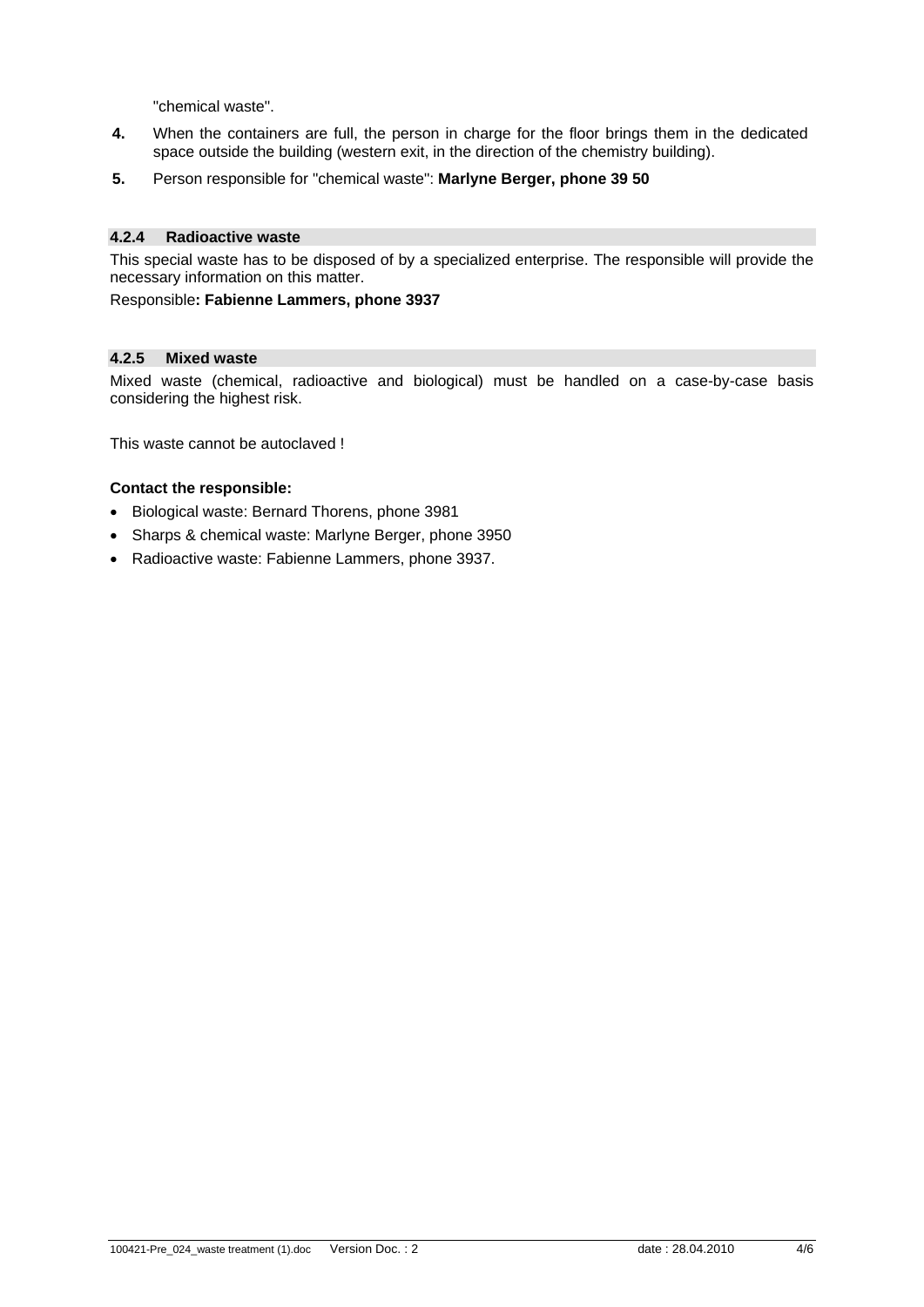